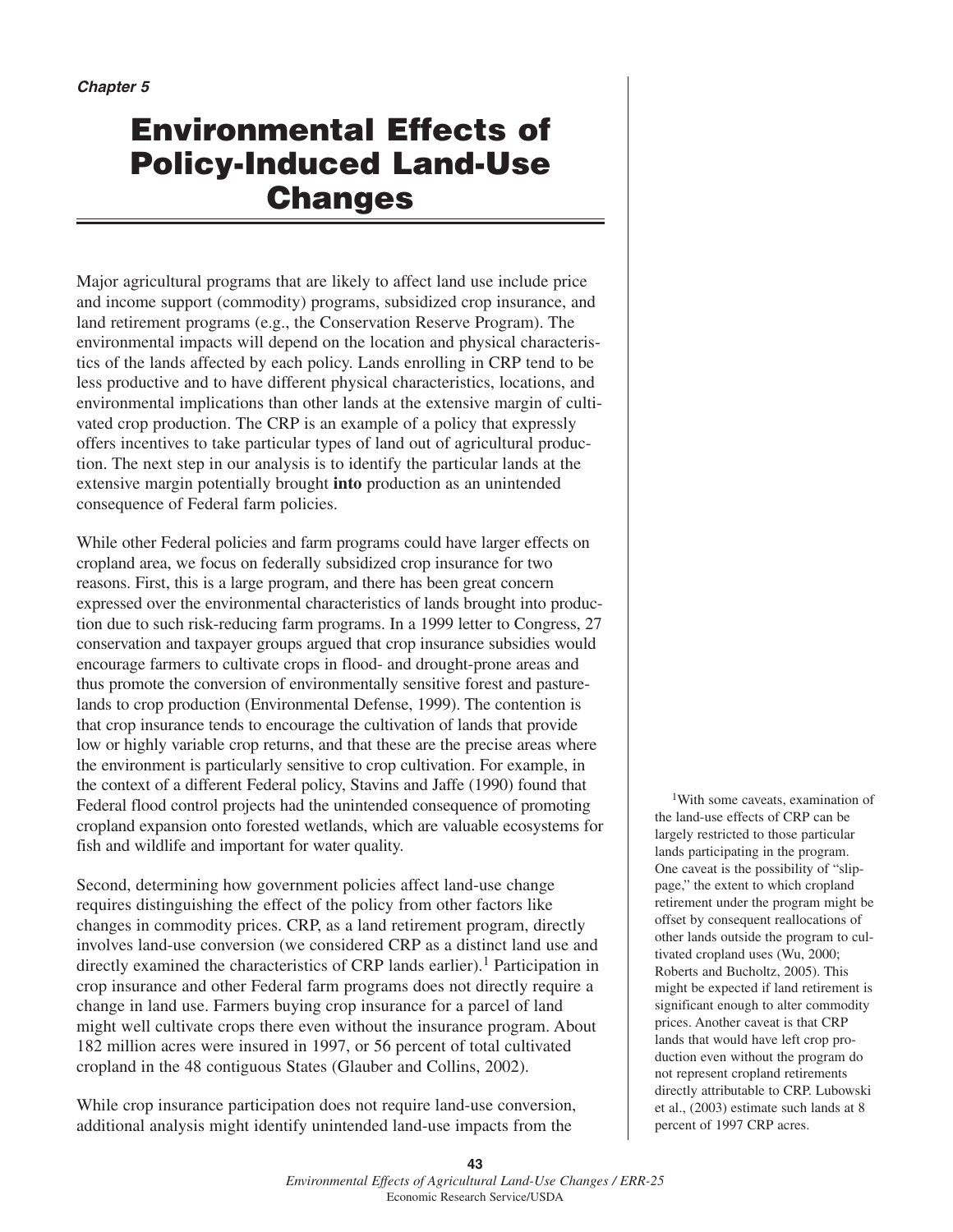Federal crop insurance program. The large increase in crop insurance subsidies after the 1994 Crop Insurance Reform Act can be used as a natural experiment to observe how land-use conversions change in response to crop insurance subsidies. We identify the impact of this policy change by comparing land-use changes before and after the 1994 Act in response to different increases in the expected return to crop insurance. This approach allows us to isolate the impact of the policy change because the sharp reductions in farmers' insurance costs due to the 1994 Act are likely to be unrelated to other unobserved factors affecting land use locally.

## **Analytical Model: The Effect of Crop Insurance Subsidies on Land-Use Change**

Are the benefits of subsidized crop insurance large enough to affect land-use decisions? Crop insurance can benefit producers by reducing risk or increasing returns. If insurance rates are actuarially fair, expected payouts equal the premiums paid by the beneficiaries. Crop insurance would reduce the variability of returns without changing the average return to crop production. In years without losses, insurance costs would lower returns slightly. In years with indemnified losses, returns would be higher than without insurance due to the insurance payouts. For risk-averse producers, insurance would increase benefits from crop production and could encourage more cultivation.

Because of information constraints, heterogeneous risks, and other factors, some producers may be charged premiums that are below actuarially fair rates, while others are charged rates above actuarial fairness (Serra et al., 2003; Just et al. 1999; Coble et al., 1996; Vandeveer and Loehman, 1994; Goodwin, 1993). Just et al., (1999) suggest that risk reduction is a minor motive for most crop insurance participants and that most participating producers enjoy an increase in average returns over time because subsidies reduce crop insurance premium rates below actuarially fair levels.

By reducing the risk and/or increasing the expected return from crop production, subsidized crop insurance may increase the amount of land in cultivated crops. Almost all studies on crop insurance subsidies have noted the potential for environmental damage due to expanded crop production, particularly if economically marginal land is also more environmentally sensitive. A growing body of literature has focused on the land-use effect of crop insurance (Goodwin et al., 2004; Deal, 2004; Goodwin and Smith, 2003; Keeton et al., 1999; Wu, 1999; Young et al., 2001; Griffin, 1996), as well as agricultural disaster payments (Gardner and Kramer, 1986). This research has chiefly relied on aggregate (county-level) data and has not identified the environmental characteristics of lands affected by the crop insurance policies. Previous studies, including one of the few farm-level analyses (Wu, 1999), focus on subsets of crops and relatively small geographic regions, limiting an assessment of the overall impacts of subsidized crop insurance. Most analyses, moreover, do not examine changes in cropland over time, making it difficult to distinguish the effect of policies from other factors that could drive land-use decisions in different locations. Finally, some studies use simulation models that hinge on assumptions about farmers' responses to changes in risk (e.g., Young et al., 2001).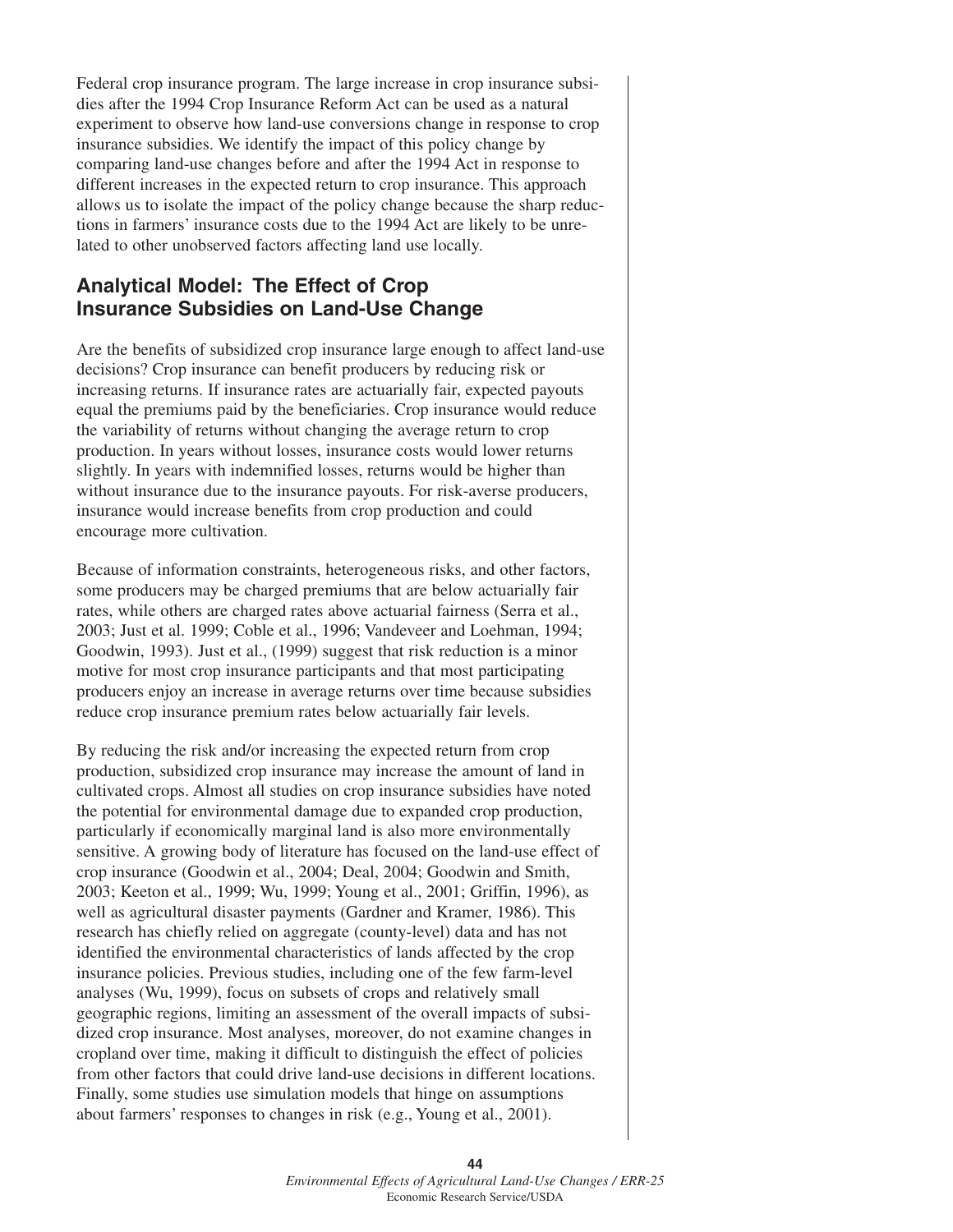Since the early 1990s, significant increases in premium subsidies have probably expanded the group of producers with positive expected (average) returns to crop insurance. Our estimates of the impacts of crop insurance subsidies use data on observed changes in land use on individual land parcels before and after 1994. In that year, the Crop Insurance Act increased premium subsidies for all crop insurance products while adding catastrophic coverage and revenue insurance options. Further premium subsidy increases were enacted in 1999-2000. Depending on the level of coverage purchased, subsidies can be as high as 67 percent of producers' insurance costs, up from a maximum of 30 percent prior to 1994, while catastrophic (CAT) coverage is offered for a nominal cost. Crop insurance participation rates rose with the growth in subsidies (Dismukes and Vandeveer, 2001). Insured acreage more than doubled from about 90 million to 197 million acres between 1990-94 and 1995-99, and then rose to 212 million over 2000-03. Program costs roughly doubled to \$1.5 billion a year between 1990-94 and 1995-99, and then doubled again (to \$3.1 billion) after the Agricultural Risk Protection Act of 2000 (Glauber and Collins, 2002).

Most of the research on crop insurance and land in crop production uses data that pre-date even the 1994 crop insurance subsidy increases.<sup>2</sup> Yet these subsidy increases are a natural experiment from which to measure land-use decisions against an exogenous change in premium rates. Our econometric model of land-use change is based on the parcel-specific data on land use and land characteristics from the 1992 and 1997 National Resources Inventory (NRI). This period spans the change in expected benefits from crop insurance resulting from the 1994 Act and allows us to relate changes in land use to changes in the expected benefits from crop insurance. Because NRI collects data on the same points of land over time, it is possible to define gross land-use changes—rather than just net movements—and to identify the type or quality of land that is actually changing use. Therefore, it is possible to estimate the characteristics, location, and quantity of land brought into and retained in crop production because of the insurance premium subsidy increases.

By estimating responses to changes in insurance benefits, we control for many unobserved factors that might also affect the amount of land in crop production. The underlying assumption is that regional variation in subsidyinduced changes in insurance benefits is unrelated to other, unobserved factors driving land use during 1992-97.<sup>3</sup>

Factors that influence land-use choices include the profitability of alternative land uses, which vary over time and among regions. While we lack information on the profitability of different land uses for each parcel of land in the NRI, we do have information on several physical features of each parcel, including land quality, erodibility, slope, proneness to flooding, and location. These data can be used as proxies for the profitability of alternative land uses, as well as for the costs of converting from one land use to another. The 1996 Federal Agriculture Improvement and Reform (FAIR) Act also introduced changes to farm programs, which likely affected cropland use during our period of analysis. We combine NRI's parcel-specific data with county-level data on insurance returns, government payments, and the profitability of alternative land uses to develop an econometric model of

<sup>2</sup>An exception is the recent study by Goodwin et al. (2004), which includes an analysis of wheat and barley production in the Northern Great Plains over 1997-98.

<sup>3</sup>By studying changes in land use over time, our analysis controls for unobserved factors determining the initial disposition of land use across the country in 1992. Nevertheless, if there were different trends in land-use change in different locations and unobserved factors driving these trends were related to changes in the expected benefits from crop insurance, this could introduce bias into our estimates.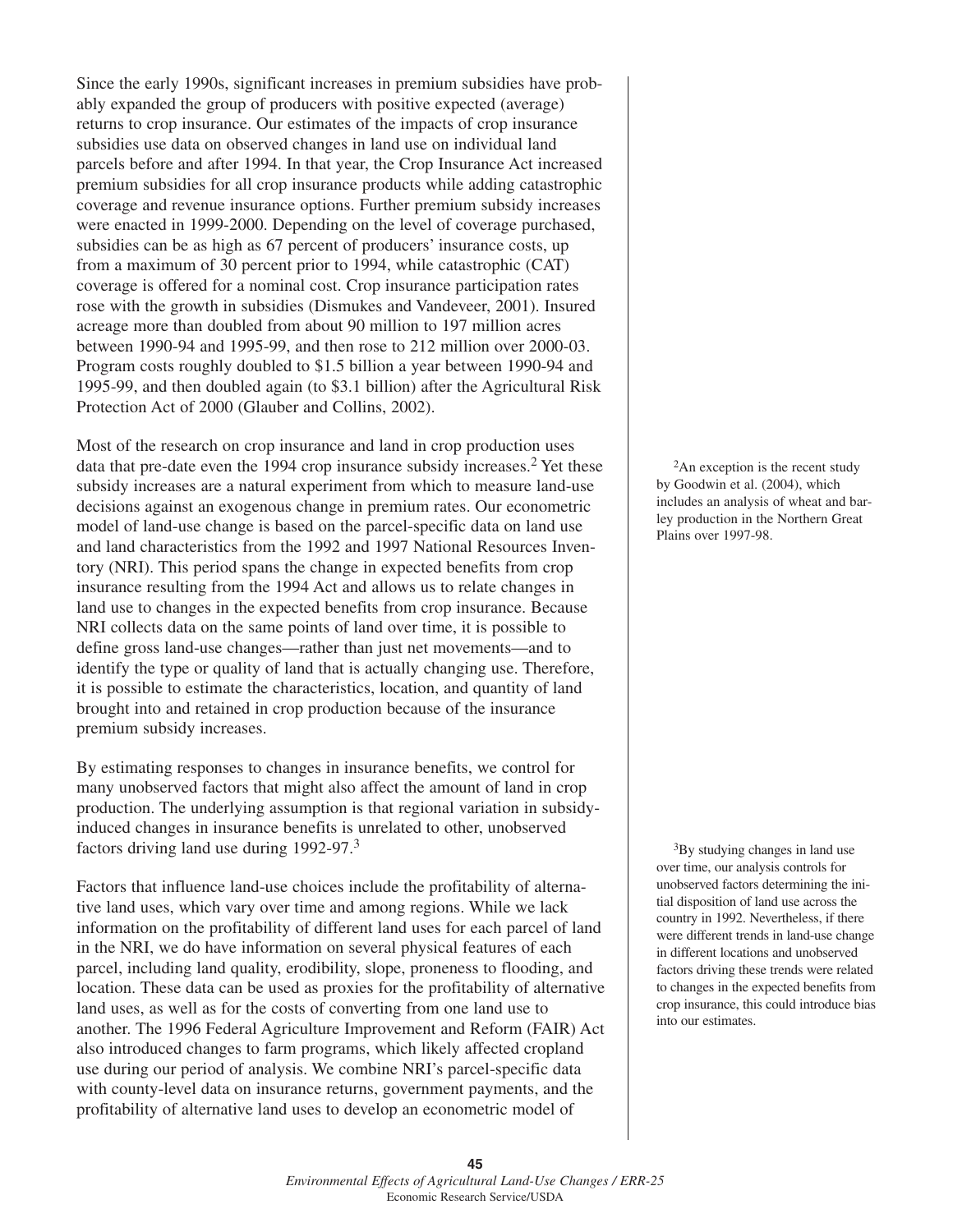land-use change that covers the contiguous 48 States (appendix D). This model estimates the probability that an NRI parcel used for either cultivated crops or uncultivated crops and pasture moves from its current use to any of six major land-use alternatives (cultivated crops, uncultivated crops and pasture, CRP; range, forest, and urban) between 1992 and 1997. This model should capture the majority of the changes in cultivated cropland, as transitions from uncultivated crops/pasture accounted for 77 percent of the acreage moving to cultivated cropland over 1992-97. (We also estimated models for land used for forests, range, and CRP in 1992, but there were too few observations to achieve convergence during the bootstrapping runs used to calculate confidence intervals for the estimates).

Changes in returns to crop insurance are our key explanatory variable and are measured as the change in crop revenue due to insurance program participation. This is computed as a weighted average across eight major crops (corn, wheat, soybeans, cotton, sorghum, barley, oats, and rice) of the (expected) crop insurance indemnity minus the insurance price faced by the farmer. This price equals the full crop insurance premium minus the premium subsidy, which is paid by the government. The expected indemnity is based on an average of indemnity payments over the previous 10 years, by county (see appendix D for more detail).<sup>4</sup> Crop insurance program data are available from USDA's Risk Management Agency (RMA). Data include total indemnities, total premiums, and the subsidy by crop, insurance product, and county.

The change in crop insurance returns is positively related to the likelihood that land transitioned to cultivated cropland from another use, and to the likelihood that land cultivated in 1992 remained cultivated in 1997. To identify the magnitude of these effects, we use the estimates from our econometric model to conduct a counterfactual simulation of 1992-97 changes in land use and the resulting 1997 land in each use at every NRI point, under the assumption that the change in expected crop insurance returns was zero. The difference between land use under this scenario and land use in reality—which reflects the effects of the actual 1992-97 change in insurance returns—provides an estimate of the land-use effects of the 1994 change in crop insurance premium subsidies.5

# **Higher Insurance Subsidies Increased 1997 Cropland Acreage by Up to 1 Percent**

Most researchers who have studied the impact of crop insurance on land use have found that land-use effects are small, on the order of 1-2 million acres (Goodwin et al., 2004; Young et al., 2001). One study—an unpublished manuscript by Keeton et al. (1999)—argues that expansion of crop insurance policies during the mid-1990s led to the introduction of 15 million new cropland acres (50 million if land in CRP is included) or about 5 percent of cultivated cropland.

Our results indicate that the increase in crop insurance subsidies changed land use measurably, but modestly (table 5.1). The change in premium subsidies in the mid-1990s increased cultivated cropland area (1997) by an estimated 2.5 million acres, or 0.82 percent, with the bulk of this land (1.8

4We focus on buy-up insurance, but also examined specifications adjusting for changes in catastrophic insurance coverage (see appendix D).

5In our analysis, we do not compare land use under the counterfactual scenario of no crop insurance subsidy increase to the observed patterns of land use reported in the 1997 NRI. Rather, we compare the counterfactual scenario to land use under a simulated "factual" baseline predicted from our estimated parameters fitted with the actually observed values for the change in insurance returns and all other variables (see appendix D). In this way, we produce estimates of the land-use impacts of the change in crop insurance returns that are internally consistent within the framework of the econometric model.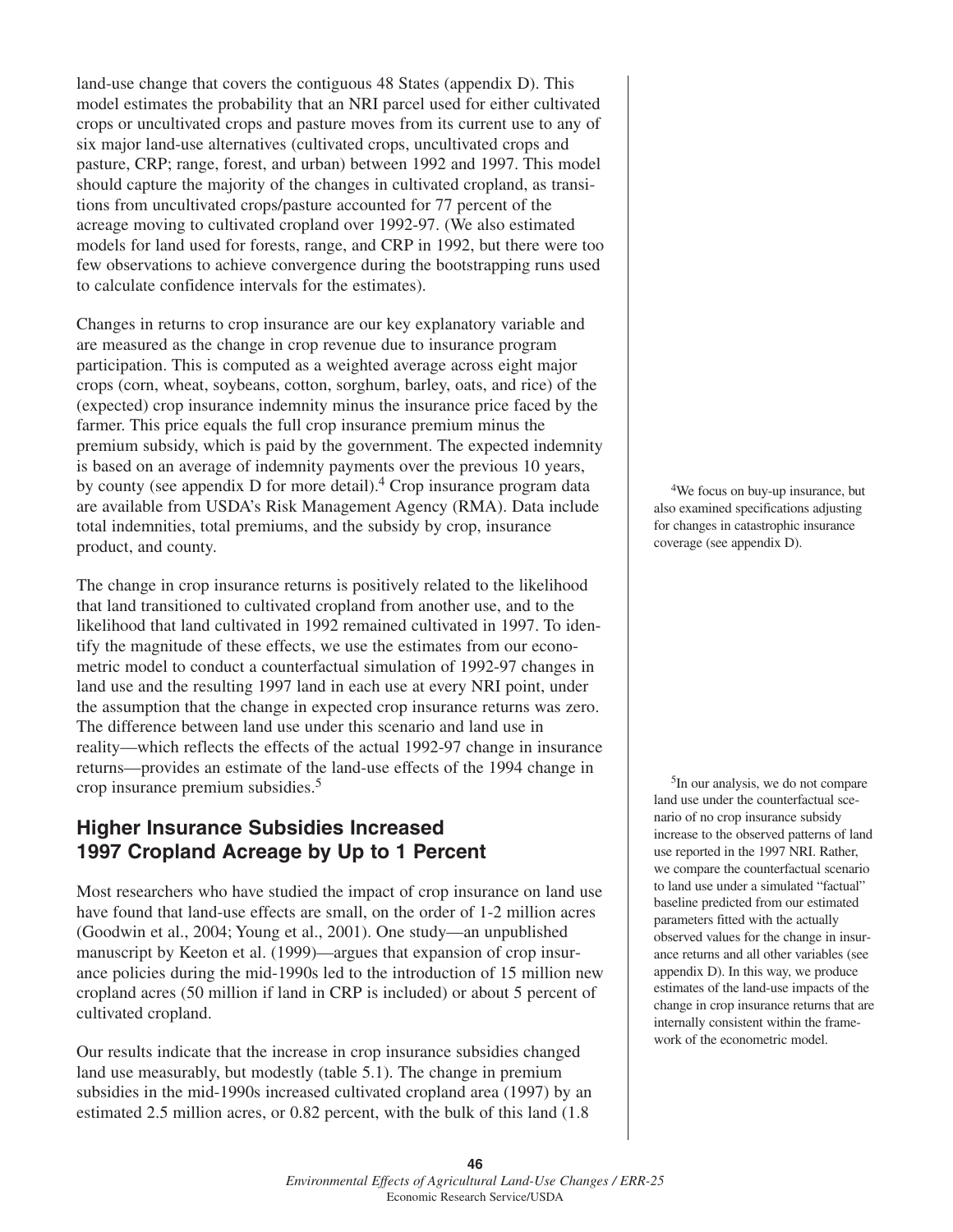### Table 5.1 **Estimated effect of crop insurance subsidy change (1994) on 1997 land use**

| Land use                          | Actual policy<br>1992-97<br>(Subsidy Increase) | Counterfactual<br>(No Subsidy<br><i>Increase</i> )               | Estimated Estimated<br>impact of<br>policy | impact<br>of policy        |  |
|-----------------------------------|------------------------------------------------|------------------------------------------------------------------|--------------------------------------------|----------------------------|--|
|                                   | A                                              | B                                                                | A-B                                        | $100^*(A-B)/A$             |  |
|                                   | 1,000 acres                                    | $---1.000$ acres <sup>1</sup> —                                  |                                            | Percent <sup>1</sup>       |  |
| Cultivated crops                  | 300,639                                        | 298,161<br>$(297, 295 - 299, 034)$ $(1, 605 \text{ to } 3, 344)$ | 2,475                                      | 0.82<br>$(0.53 - 1.11)$    |  |
| Uncultivated<br>crops and pasture | 181,257                                        | 183,053<br>$(178, 819 - 180, 103)$                               | $-1,796$<br>$(1, 154 - 2, 438)$            | $-0.99$<br>$(0.64 - 1.35)$ |  |
| Forest                            | 391,534                                        | 391,668<br>$(391, 351 - 391, 449)$                               | $-134$<br>$(85-183)$                       | -03<br>$(02-05)$           |  |
| Urban                             | 69,672                                         | 70,092<br>$(69, 100 - 69, 405)$                                  | $-420$<br>$(267 - 572)$                    | $-0.60$<br>$(0.38 - 0.82)$ |  |
| <b>CRP</b>                        | 35,721                                         | 35,762<br>$(35,660 - 35,669)$                                    | $-41$<br>$(22-61)$                         | $-0.11$<br>$(06-0.17)$     |  |
| Range                             | 400,294                                        | 400,379<br>(400,173-400,245)                                     | -85<br>$(49-121)$                          | $-02$<br>$(01-03)$         |  |

<sup>1</sup> 95-percent confidence interval for the estimates in parentheses.

Source: 1997 National Resources Inventory and ERS estimates from this study.

million acres) coming from uncultivated crops and pasture. This estimated impact on cultivated cropland area is statistically different from zero, ranging from 1.6 to 3.3 million acres (0.5-1.1 percent), with 95-percent confidence. This estimate rises by about 12 percent (380,000 acres) if shifts from forests, range, and CRP land are also considered, but confidence intervals could not be computed for this additional estimated impact due to insufficient observations (appendix D).

These estimates are not directly comparable with previous studies, as we use more recent data and focus only on the 1992-97 changes in crop insurance subsidies rather than the overall impacts of the crop insurance program. Our estimates likely capture much of the program's overall impact, given that crop insurance participation and total premiums more than doubled over 1992-97.6 Our estimated effect is in the range of the most recent empirical estimate that a 30-percent increase in premium subsidies (more than twice the 1992-97 change) would increase acreage of major crops from 0.2 to 1.1 percent (Goodwin et al., 2004).<sup>7</sup>

# **Crop Insurance Has a Disproportionate Impact on Low-Productivity and Certain Environmentally Sensitive Land**

While the insurance policy change is estimated to affect just about 1 percent of total cultivated cropland, the increase in insurance subsidies appears to have had the largest effect for low-productivity and certain environmentally sensitive land. Our estimate of land retained in cultivation due to subsidy increases includes land that is lower quality than the national average for cultivated cropland (table  $5.2$ ).<sup>8</sup> On the estimated

6During these years, insured acreage increased from 83 million to 182 million acres, while total premiums increased from \$0.7 billion to \$1.8 billion (Glauber and Collins, 2002).

7Premium subsidies for the 65-percent coverage level were increased from 30 percent to 42 percent under the crop insurance acts of 1994 (Goodwin et al., 2004).

8Given the relatively small numbers of land parcels affected by the change in crop insurance subsidies, local comparisons are not statistically significant and are not reported.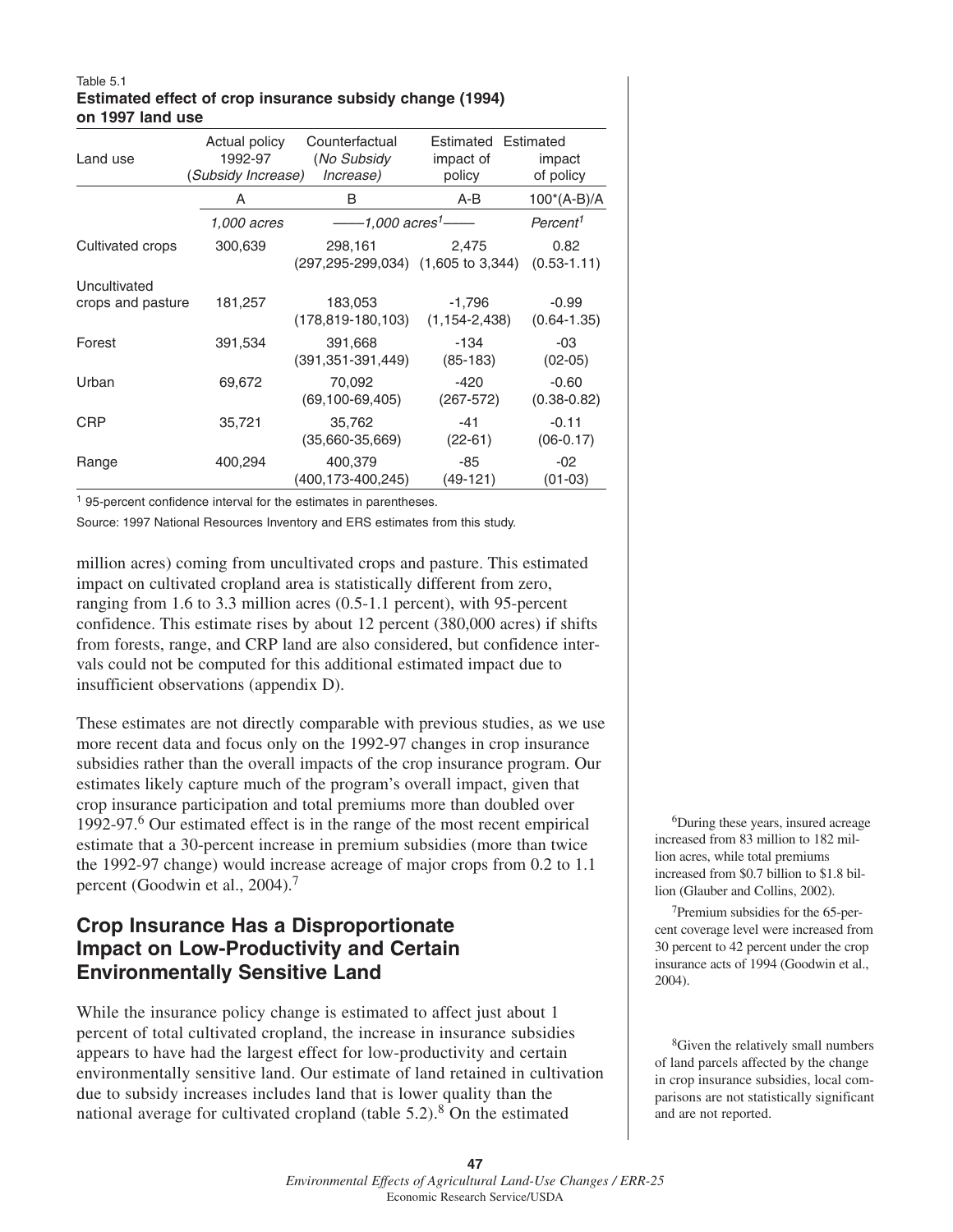### Table 5.2

## **Characteristics of additional cropland cultivated due to crop insurance subsidy increases, relative to CRP and other cropland**

| Predicted land in                                        |                                                                                |                                        |                                  |  |  |  |
|----------------------------------------------------------|--------------------------------------------------------------------------------|----------------------------------------|----------------------------------|--|--|--|
| Land characteristic                                      | cultivation in<br>1997 due to crop<br>insurance subsidy<br>change <sup>1</sup> | All cultivated<br>cropland in<br>19971 | CRP land<br>in 1997 <sup>1</sup> |  |  |  |
| Soil rating for<br>plant growth (SRPG)                   | 56.0<br>$(55.9 - 56.1)$                                                        | 60.2<br>51.3<br>$(60.1 - 60.3)$        | $(51.1 - 51.5)$                  |  |  |  |
| % highly erodible land (HEL)                             | 32.3<br>$(32.2 - 32.3)$                                                        | 24.8<br>$(24.5 - 25.1)$                | 56.4<br>$(55.9 - 56.7)$          |  |  |  |
| Rainfall erodibility index (EI)                          | 4.89<br>$(4.82 - 4.95)$                                                        | 4.34<br>$(4.29 - 4.38)$                | 7.41<br>$(7.30 - 7.53)$          |  |  |  |
| Wind erodibility index (EI)                              | 4.08<br>$(4.05 - 4.11)$                                                        | 3.54<br>$(3.50 - 3.59)$                | 7.24<br>$(7.19 - 7.28)$          |  |  |  |
| % Wetland <sup>2</sup>                                   | 2.94<br>$(2.89-3.0)$                                                           | 2.44<br>$(2.36 - 2.52)$                | 1.78<br>$(1.69 - 1.88)$          |  |  |  |
| % Frequently flooded                                     | 1.97<br>$(1.96 - 1.99)$                                                        | 1.81<br>$(1.73 - 1.88)$                | 0.99<br>$(0.91 - 17)$            |  |  |  |
| Imperiled animal species<br>(counts/watershed)           | 3.11<br>$(3.09 - 3.12)$                                                        | 2.61<br>2.01<br>$(2.57 - 2.65)$        | $(1.99 - 2.03)$                  |  |  |  |
| Imperiled plant species<br>(counts/watershed)            | 3.02<br>$(3.01 - 3.03)$                                                        | 2.14<br>1.46<br>$(2.07 - 2.21)$        | $(1.45 - 1.47)$                  |  |  |  |
| Imperiled bird species<br>(counts/watershed)             | 0.32<br>$(0.32 - 0.32)$                                                        | 0.31<br>0.39<br>$(0.31 - 0.32)$        | $(0.39 - 0.39)$                  |  |  |  |
| Imperiled fish and mollusk<br>species (counts/watershed) | 1.29<br>$(1.28 - 1.29)$                                                        | 1.06<br>0.81<br>$(1.05 - 1.07)$        | $(0.79 - 0.81)$                  |  |  |  |
| Nitrogen to surface water<br>(1,000 lbs/acre/year)       | 11.37<br>$(11.29 - 11.46)$                                                     | 10.57<br>9.19<br>$(10.51 - 10.61)$     | $(9.13 - 9.26)$                  |  |  |  |
| Nitrogen to estuary<br>$(1,000$ lbs/acre/year)           | 0.51<br>$(0.51 - 0.52)$                                                        | 0.43<br>0.32<br>$(0.43 - 0.44)$        | $(0.32 - 0.32)$                  |  |  |  |
| Nitrogen leaching<br>(1,000 lbs/acre/year)               | 8.90<br>$(8.89 - 8.91)$                                                        | 5.82<br>4.49<br>$(5.78 - 5.88)$        | $(4.46 - 4.52)$                  |  |  |  |
| Phosphorus to surface water<br>$(1,000$ lbs/acre/year)   | 0.71<br>$(0.71 - 0.71)$                                                        | 0.65<br>0.61<br>$(0.65 - 0.65)$        | $(0.61 - 0.62)$                  |  |  |  |

<sup>1</sup> 95-percent confidence interval for the estimates is in parentheses. Confidence intervals for the predictions (first column) were estimated by bootstrap (see appendix D). Confidence intervals for second and third columns based on NRI's stratified survey design.

<sup>2</sup> Wetlands are defined according to the Cowardin classification system (Cowardin et al., 1979)."

Source: 1997 National Resources Inventory (NRI), NatureServe, EPIC-based nutrient indicators, Soil Survey Geographic (SSURGO) data set, and ERS estimates from this study.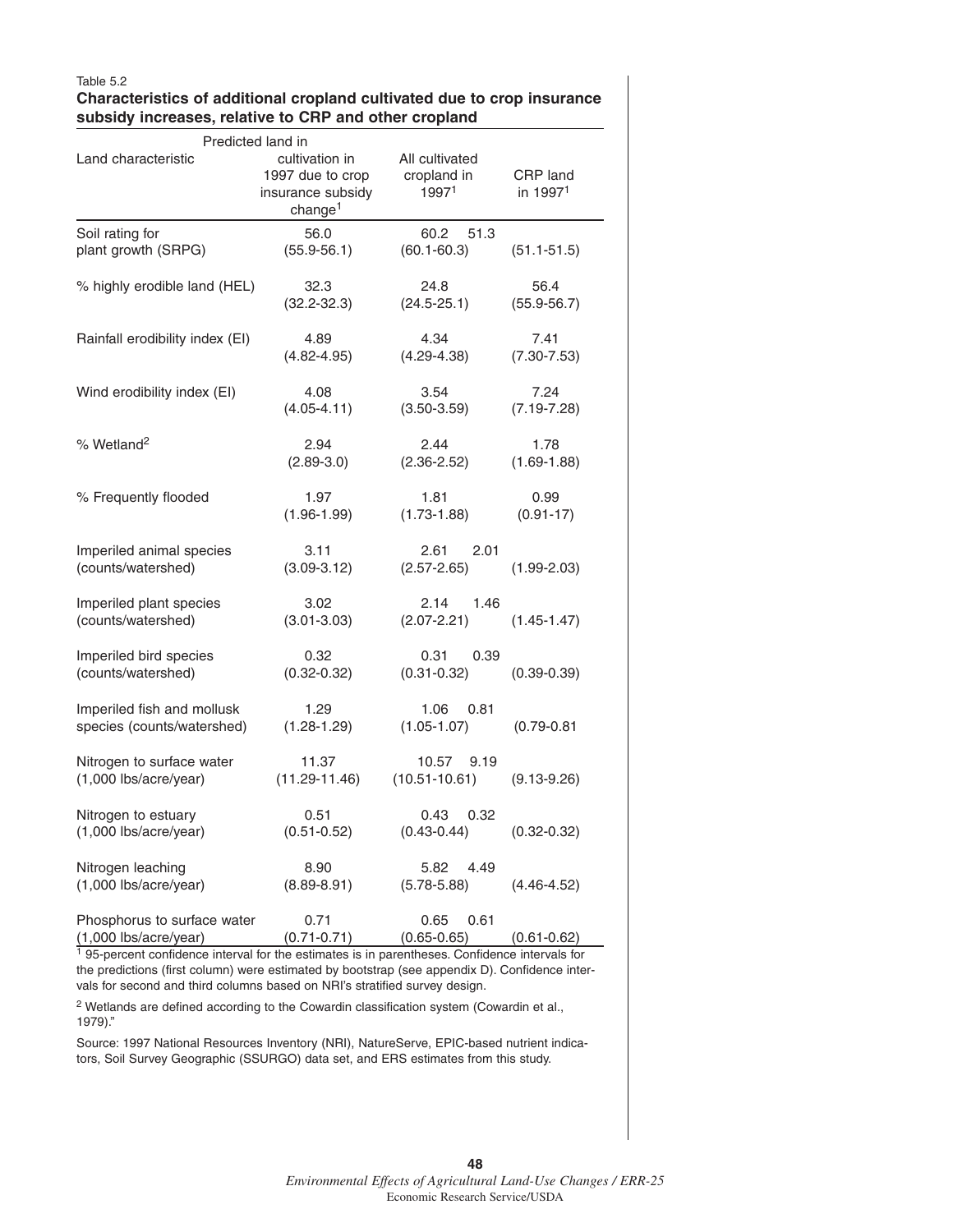acres in cultivation due to the increases in insurance subsidies, average soil productivity in terms of SRPG was 56, compared with 60 for all cultivated cropland. While 25 percent of all cultivated cropland was classed as highly erodible in 1997, an estimated 32 percent of cultivated acreage due to the increased subsidies was highly erodible land. These differences are statistically significant (at the 95-percent confidence level) and consistent with our earlier finding that extensive margin lands are less productive and more erodible than overall cropland.

Our findings are also consistent with concerns that lands affected by crop insurance are likely to lie in floodplains and, in the case of wetlands, on environmentally sensitive ecosystems. Lands affected by changes in insurance subsidies were slightly more prone to frequent flooding and were more likely to include wetlands than average cultivated cropland (table 5.2). These differences, too, are statistically significant. Total wetlands affected by the 1992-97 subsidy increase are estimated at 37,000 acres, roughly 0.7 percent of the 5.4 million acres of wetlands under crop cultivation. But the affected wetlands represent about a fifth of the net loss (163,000 acres) in non-Federal wetland area between 1992 and 1997 (USDA/NRCS, 2000). Ending crop production and restoring these wetland acres could make a difference in the overall loss of wetland function. Of course, realizing these gains may require more than just discontinuing crop production.

With the 1985 Farm Act, the Government made implementing soil conservation measures on highly erodible land (HEL) and avoiding drainage of wetlands requirements for receiving certain farm program benefits, including subsidized crop insurance (Claassen et al., 2004). Our estimated increase in cultivated wetlands due to the insurance subsidy change could be due to retention of previously cultivated wetland acres, which were grandfathered into the law, rather than to bringing new land into cultivation. The 1996 Farm Act also removed crop insurance from the list of programs subject to conservation compliance. This change potentially encouraged some crop cultivation on wetlands and HEL by reducing the incentives of insured farmers not to cultivate these land types. Because the compliance provisions did not change until April 1996, however, it is not clear how large an effect this could have had on the land-use change over 1992-97. Most insured crop producers also receive commodity payments, which would still have triggered a compliance requirement. As a result, the change in the compliance status of crop insurance may have had little impact on cultivated acreage of HEL and wetlands.

Crop insurance subsidies are also estimated to increase cultivation in areas subject to greater potential nutrient losses to water. While our nutrient loss estimates take into account land erodibility, they may not accurately reflect differences in fertilizer applications on extensive margin lands. All four nutrient loss indicators are higher, on average, for those croplands estimated to be in cultivation due to the increase in crop insurance subsidies than for cultivated croplands overall. In contrast, CRP lands have below-average levels of potential nitrogen and phosphorus losses.

Given the evidence that crop insurance affects land use on land that is both economically and environmentally marginal, larger insurance premium subsidies may be offsetting benefits from agri-environmental programs such as the CRP, as other researchers have suggested (e.g., Goodwin and Smith,

> **49** *Environmental Effects of Agricultural Land-Use Changes / ERR-25* Economic Research Service/USDA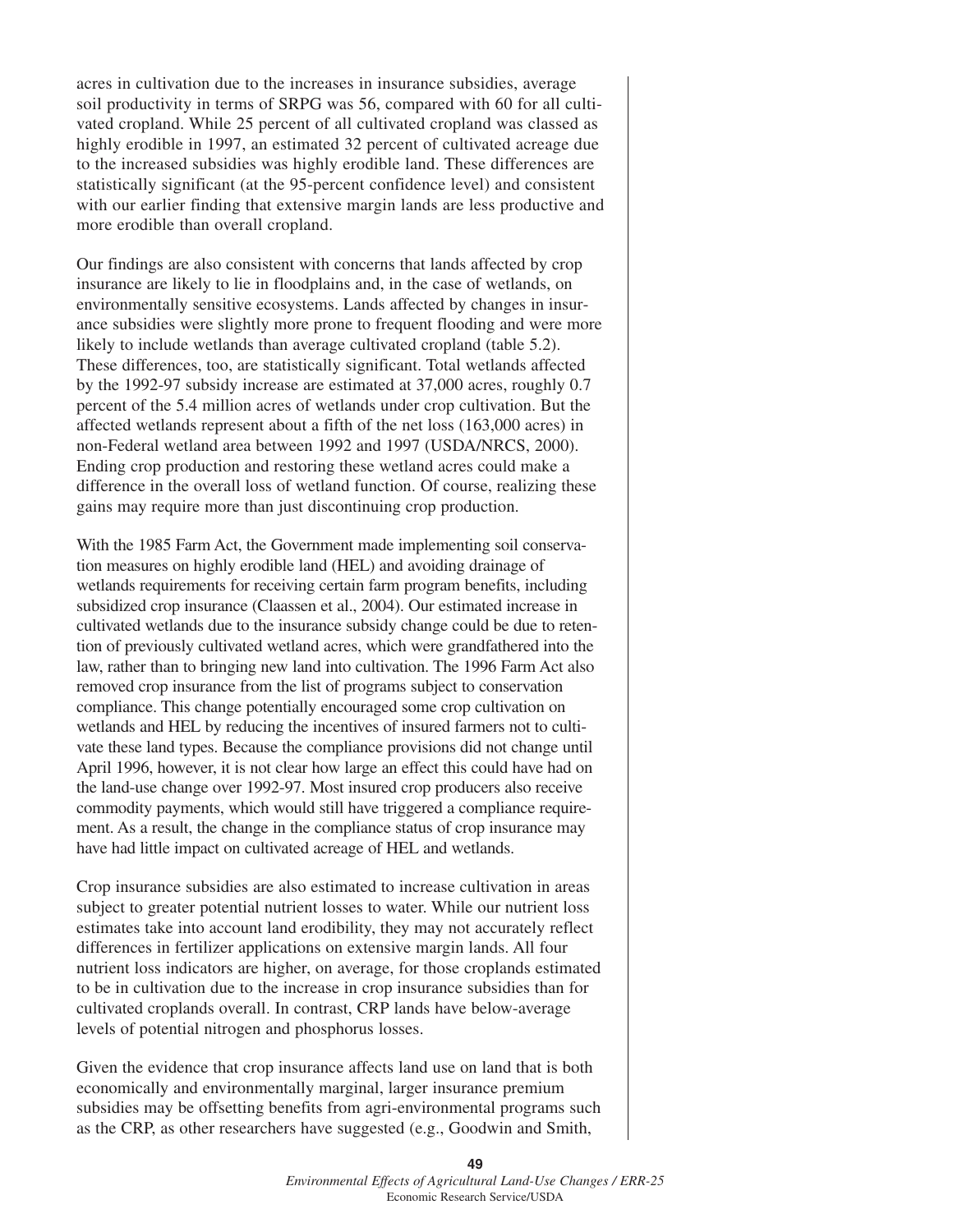2003). That is true to the extent that the land in cultivated crops due to the crop insurance subsidy increase is also targeted for CRP enrollment. Acres estimated to be in crop cultivation due to crop insurance subsidies and acres enrolled in CRP are both, on average, more erodible and less productive than overall cropland (table 5.2). A different pattern is evident in the case of wetlands and land subject to frequent flooding. While the land cultivated due the increased subsidies is more likely than overall cropland to contain these land types, CRP is less likely to enroll these lands (table 5.2).

Moreover, the location of CRP enrollments differs from that of cultivated croplands added from the 1992-97 increase in crop insurance subsidies (fig. 5.1). Acres estimated to be in crop cultivation due to crop insurance subsidies (the black dots) are clustered in certain regions (Prairie Gateway, Mississippi Portal, and Eastern Seaboard) and not uniformly spread through CRP areas (the green dots).

The Heartland (Missouri, Iowa, Illinois, Indiana, Ohio) has extensive cropland and a fair amount of land shifting in and out of cultivated crops. This region,

#### Figure 5.1

## Location of CRP enrollments and of additional cropland estimated due to crop insurance subsidy increases, 1997



Note: Size of dots is not proportional to actual land area.

Source: ERS estimates and 1997 National Resources Inventory (NRI).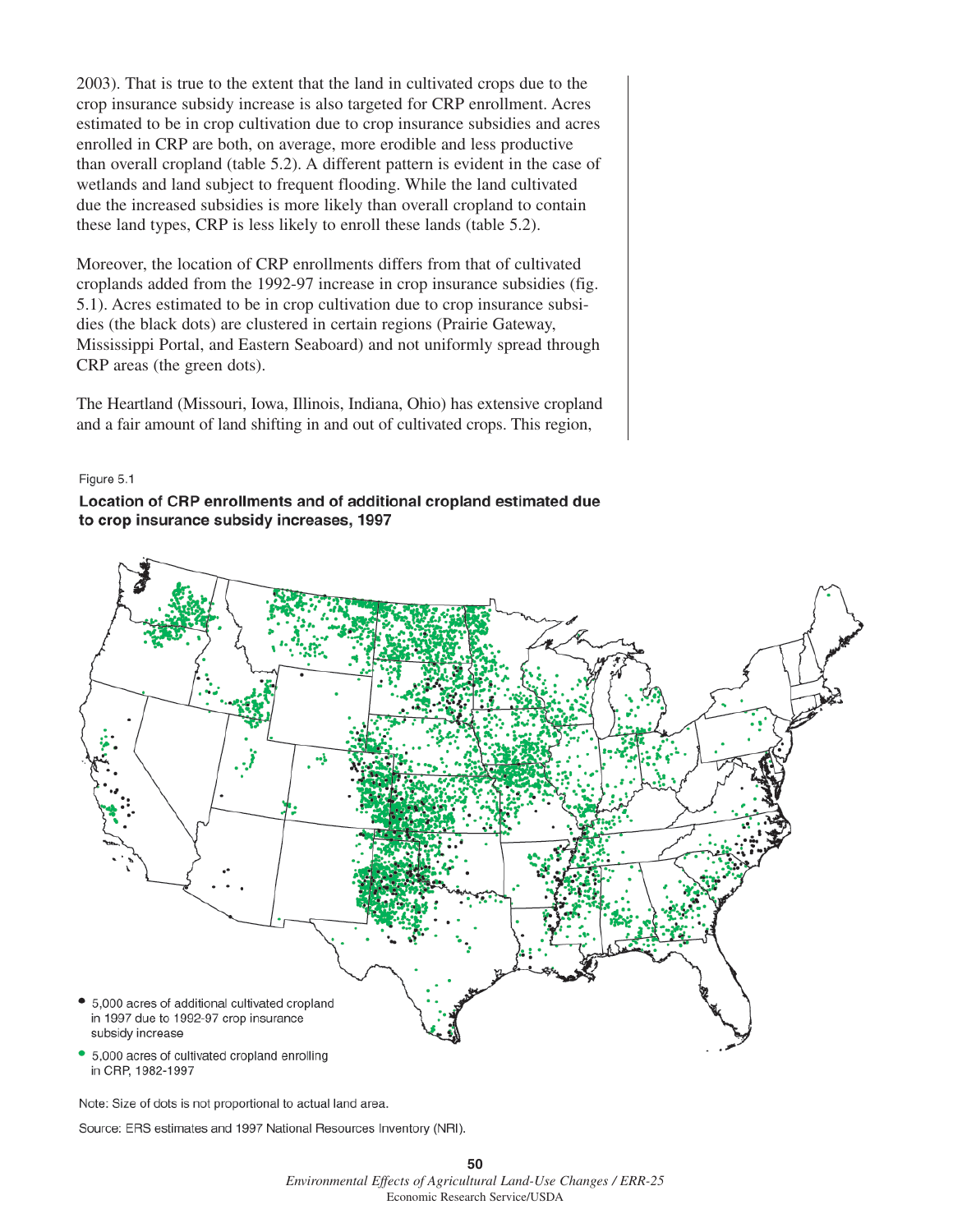however, has relatively few CRP lands (except for a cluster in Iowa and Northern Missouri) and virtually no estimated lands in production due to the change in crop insurance subsidies. This pattern may be explained by variation in the actuarial performance of the crop insurance program.<sup>9</sup> Lands are estimated to have shifted into cultivation as a result of crop insurance in areas where crop insurance was a better deal for farmers (e.g., the actuarial performance was worse). The Federal crop insurance program has historically performed better for corn and soybeans in the Midwest, and more poorly for cotton in the Southern Plains (Young et al., 2001).

## **Lands Affected by Crop Insurance Subsidies and Imperiled Species Habitat**

Estimated lands in cultivation due to the increase in crop insurance subsidies include some areas with high populations of imperiled wildlife species. In particular, the cluster of added lands in the Plains States coincides with an area of high CRP enrollment and high counts of imperiled birds. Added lands along the Mississippi River and Eastern Seaboard are in watersheds that overlap with habitats of imperiled fish and mollusks. The lands predicted to be in cultivation due to the increase in crop insurance subsidies are disproportionately located in watersheds with higher counts of imperiled vertebrates, plants, and fish/mollusks (relative to the average for cultivated cropland) (table 5.2). In contrast, CRP lands lie in areas with greater counts of imperiled birds (but not of other imperiled species) (table 5.2).

This is consistent with the fact that protecting habitat, particularly for birds, is an express CRP objective. Other areas with relatively high levels of imperiled species, such as Appalachia, have little or no extensive margin changes in cultivated cropland (see chapter 4). Available data are not sufficient to determine whether observed or predicted land-use changes have an impact (positive or negative) on imperiled wildlife populations.

## **Crop Insurance Effects on Wind and Water Erosion**

Changes in cultivated crop acreage prompted by the increase in crop insurance subsidies translate into small aggregate changes in soil erosion, despite higher levels of erosion per acre than other cropland. While the NRI reports erosion levels given 1997 land use, we estimate erosion under the hypothetical scenarios of no insurance subsidy change and no CRP using our econometric estimates and erosion data for lands with similar physical characteristics (see appendix E). While land in cultivated crops is estimated to increase 0.8 percent, wind and water erosion in 1997 are estimated to increase by 1.4 and 0.9 percent as a result of the increase in insurance premium subsidies (table 5.3).

This environmental impact is much smaller than that of the 32.7 million CRP acres enrolled in 1997.<sup>10</sup> CRP is estimated to reduce wind erosion 16 percent and water erosion 7 percent below the 1997 baseline.<sup>11</sup> Since cultivated cropland enrolled in CRP accounted for about 8 percent of total culti-

<sup>9</sup>These estimates account for the fact that the level of participation in the crop insurance program was already high in the Heartland, with less potential for an increase than in regions with historically low participation levels (appendix D).

10For the CRP analysis, we assume that land area affected by CRP is limited to the enrolled acres (see Appendix D). Thus, lands not enrolled in CRP in 1997 remain in their observed 1997 use in our simulation of the environmental impacts in our baseline without the program. This assumes no shifts of non-crop lands into crop production in response to CRP. If such "slippage" is significant, the amount of land enrolled in CRP overestimates the actual cropland reduced by the program and our estimated environmental benefits from CRP would thus be overstated. Wu (2000) estimated that about 21 acres have been brought into crop production for every 100 retired through CRP. More recent studies using the same data have found no evidence of slippage, suggesting that the magnitude of slippage remains an open question (Roberts and Bucholtz, 2005).

11Our estimates indicate that annual wind and water erosion in the contiguous 48 States in 1997 declined by 135.5 and 86.1 million tons, respectively, as a result of CRP (table 5.3). These aggregate figures are almost identical to estimated 1997 reductions of 134.6 and 89 million tons from Sullivan et al., (2004). The Farm Service Agency (FSA) reports annual wind and water reductions from CRP of 241 and 166 million tons for 2000, when overall CRP enrollment was 31.4 million acres (USDA/FSA 2004a). These reductions are substantially larger on a per acre basis than our estimates. The differences can be accounted for principally by FSA's assumption that CRP land would be cropped under pre-CRP management conditions in the absence of the program. In contrast, our estimates and Sullivan et al. (2004) reflect some CRP lands exiting cultivation without the program as well as 1997 baseline erosion rates, which were significantly lower than 1982 rates for cultivated cropland (see figs. 3.2 and 3.3).